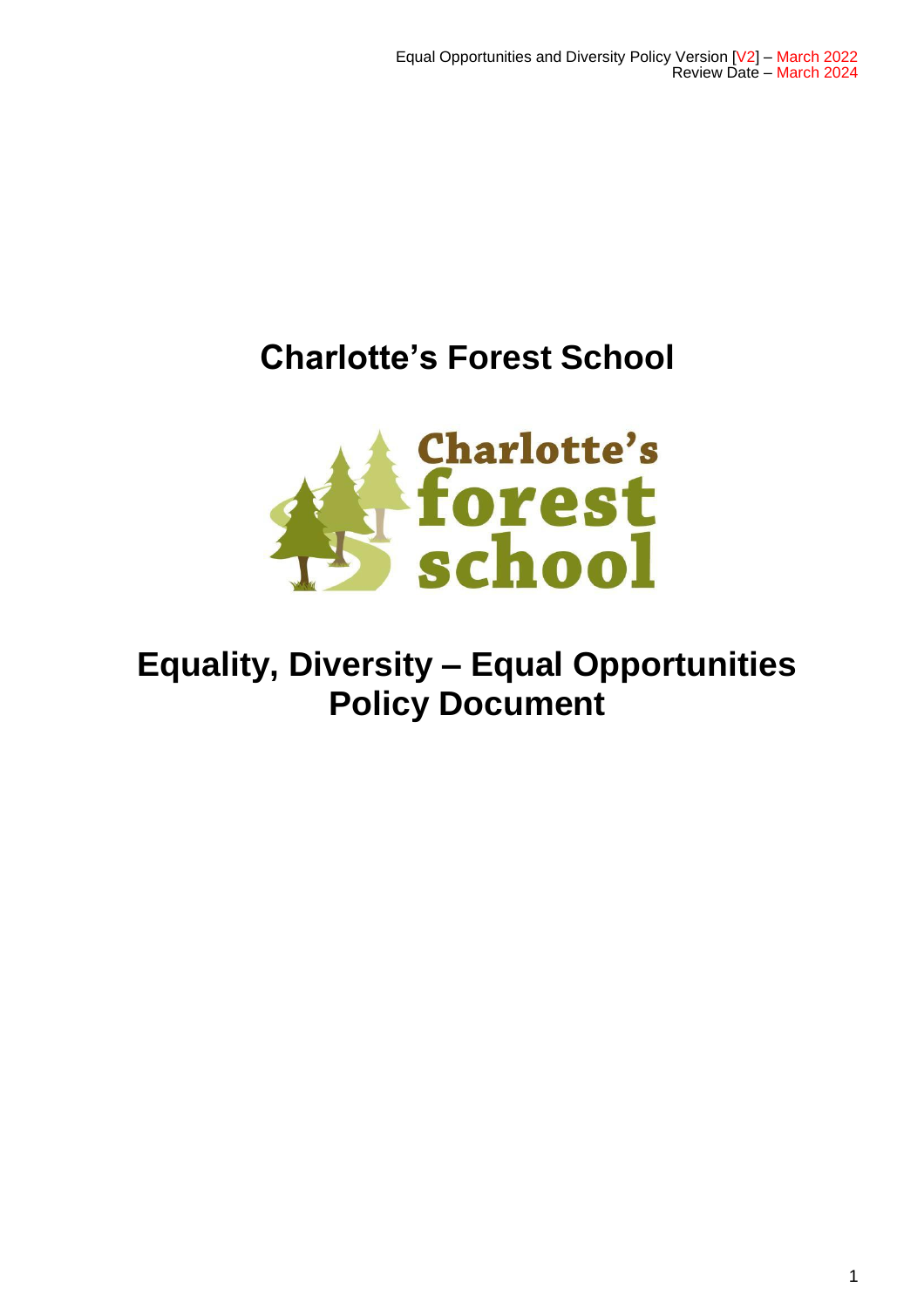**Charlotte's Forest School advises all candidates where to find the current version of this policy via its website [www.charlotteswood.co.uk.](http://www.charlotteswood.co.uk/) Candidates may receive a paper version upon request.**

## **Equal Opportunities and Diversity Policy**

#### **1. Introduction**

- 1.1 Charlotte's Forest School is committed to providing services that embrace diversity, promote equality of opportunity and produce assessments that are based on requirements only and do not discriminate against anyone.
- 1.2 The purpose of this policy is to explicitly state how this commitment and current legislations are to be applied by Charlotte's Forest School to our training courses, qualifications and assessment practices.

#### **2. This Policy Covers 3 Broad Areas:**

- 2.1 **Equality** is where people are treated fairly and given an equal opportunity. It is not about treating everyone in the same way, but recognises that needs can be met in different ways. Equality focuses on those areas covered by the law, namely the key areas of race, gender, disability, religion or belief, sexual orientation and age. Legislation seeks to prevent discrimination in all these areas. Charlotte's Forest School believes we all have a duty to promote equality and remove discrimination in race, gender and disability. We confirm we do this by analysing statistical data and candidate/stakeholder feedback.
- 2.2 **Diversity** is about recognising, valuing and managing individual differences to enable everyone to contribute in their own way feeling comfortable with and understanding various different needs.
- 2.3 **Equal opportunity** is about providing good practice guidance relating to candidates who are eligible for reasonable adjustments in activities and assessments or who require special considerations.

#### 2.4 **Scope**

This policy will be applied to all training courses and qualifications offered by Charlotte's Forest **School** 

### **3. Equal Opportunities Statement**

- 3.1 Charlotte's Forest School is committed to providing equal opportunity for everyone who is employed by Charlotte's Forest School or takes advantage of Charlotte's Forest School services, regardless of age, gender, race, religion, disability, ethnic origin, national origin, marital status, sexual orientation, political persuasion or trades union activity. This commitment will be informed by current UK legislation and EU directive e.g. recognising restrictions on those working with young children and vulnerable adults. 1
- 3.2 It is morally wrong to discriminate directly or indirectly and hinder equality of opportunity. Thus it is our intention to ensure that no person is subject to unfair treatment in any way.

### **4. Application of Equal Opportunities Statement**

- 4.1 Charlotte's Forest School will ensure equality for all learners by ensuring that:
	- a) Responsibility for the full implementation, evidence collection, maintenance of registers and annual review of this policy is taken by the manager of Charlotte's Forest School. All such evidence is to be made available to the Awarding Body upon request.

 $\overline{2}$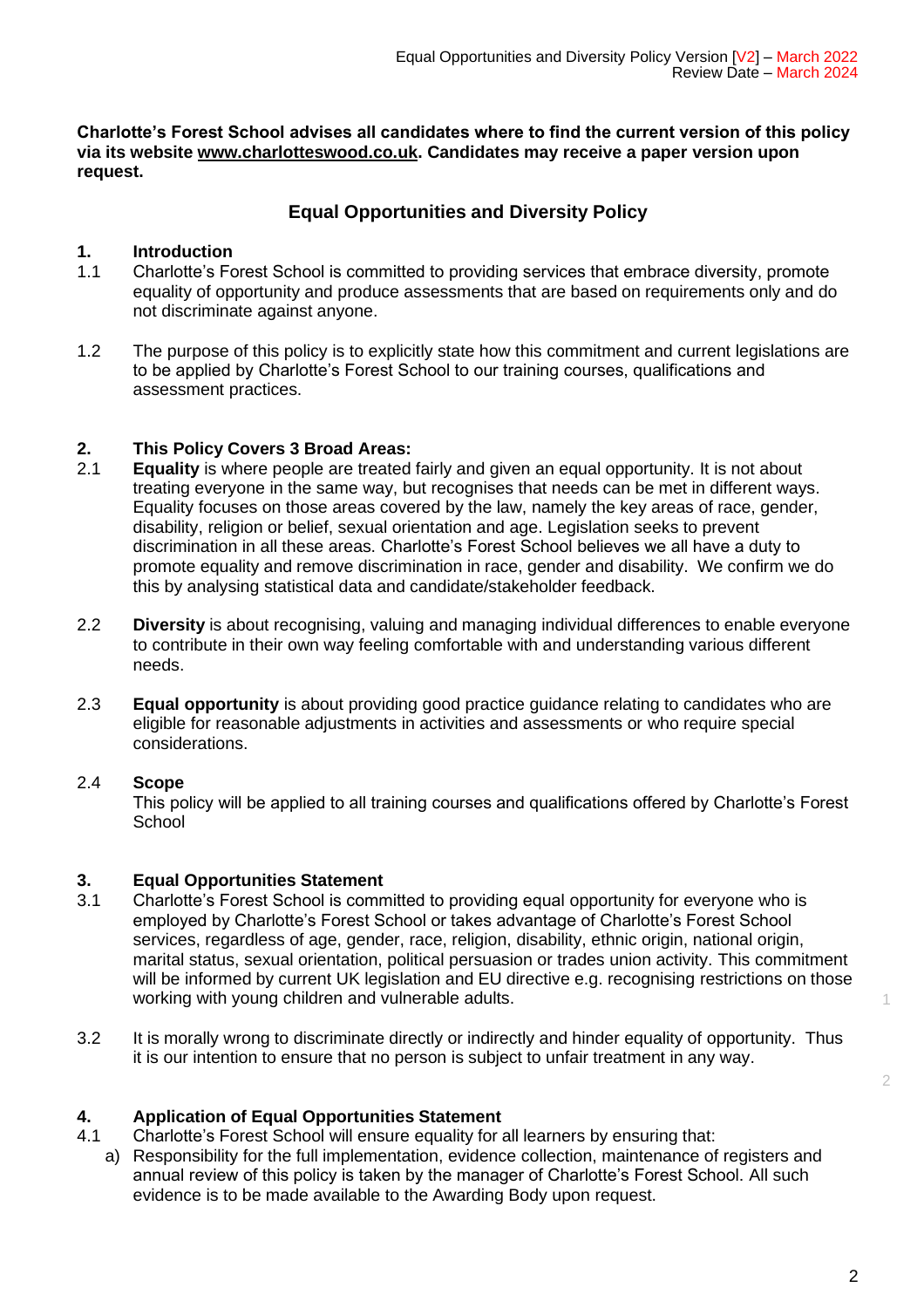- b) All qualifications used by Charlotte's Forest School are developed by Awarding Bodies with robust equality systems.
- c) All assessment instruments and processes will be free from any bias, and inclusive for all candidates.
- d) All Charlotte's Forest School Trainers, Assessors and Candidates are made aware of Charlotte's Forest School's commitment to equality of opportunity.
- e) Charlotte's Forest School implements this equal opportunities policy and all staff and students are aware of it.
- f) As many candidates, and as diverse a range of candidates as possible have access to Charlotte's Forest School qualifications.
- g) Charlotte's Forest School candidates have the opportunity to feedback to Charlotte's Forest School after every course. Charlotte's Forest School will archive this evidence on the ITC website.
- h) Candidates can contact the ITC First Malpractice and Misconduct Committee or Appeals/Complaints Committee if matters relating to alleged discrimination are not resolved by Charlotte's Forest School directly.
- i) Charlotte's Forest School, in conjunction with ITC First, will collect sufficient data to allow the monitoring and evaluation to ensure that there is no discrimination on the grounds of race, disability and gender via candidate registration and achievement documents and course evaluations.
- j) This policy and statement is reviewed by Charlotte's Forest School annually or more frequently if required.
- 4.2 All information and data for review and evaluation is archived. Including:
	- a) Evidence of higher or lower participation by different groups by collecting candidate registration data from each course.
	- b) Evidence that different groups have different needs in relation to ITC qualifications by collecting candidate evaluation data from Charlotte's Forest School.
	- c) Authentic sample of evaluation data gathered by ITC by informing candidates that ITC will request additional email completion from all candidates.
- 4.3 Where a barrier to learning has been identified (through review process, EQA reports or complaints and appeals procedures being invoked, Charlotte's Forest School (in conjunction with ITC) will investigate and take appropriate action (withdraw assessment material amend/update/provide training, as necessary) and then continue to monitor the evidence.

# **5. Action Plan**

5.1 An Equal Opportunities review will be conducted annually by Charlotte's Forest School and an Action Plan developed when issues are identified.

# **6. Diversity Statement**

- 6.1 Diversity is about valuing and respecting the differences between learners, regardless of ability and/or circumstances or any other individual characteristic they may have.
- 6.2 Charlotte's Forest School believes differences should be acknowledged, celebrated and embraced to help ensure that all learners feel included in the learning process and the learning environment is suitable for all.
- 6.3 Charlotte's Forest School will consider the following list whilst preparing and undertaking its training activities:
	- a) Environment and equipment e.g. adjustable height workstations, accessibility, CPR manikins reflecting age and/or ethnic origin of potential learners.
	- b) Programme resources E.g. Handouts and presentations to be capable of adaptation to a number of formats, consider other languages, language level and jargon, illustrations to reflect diversity of potential learners.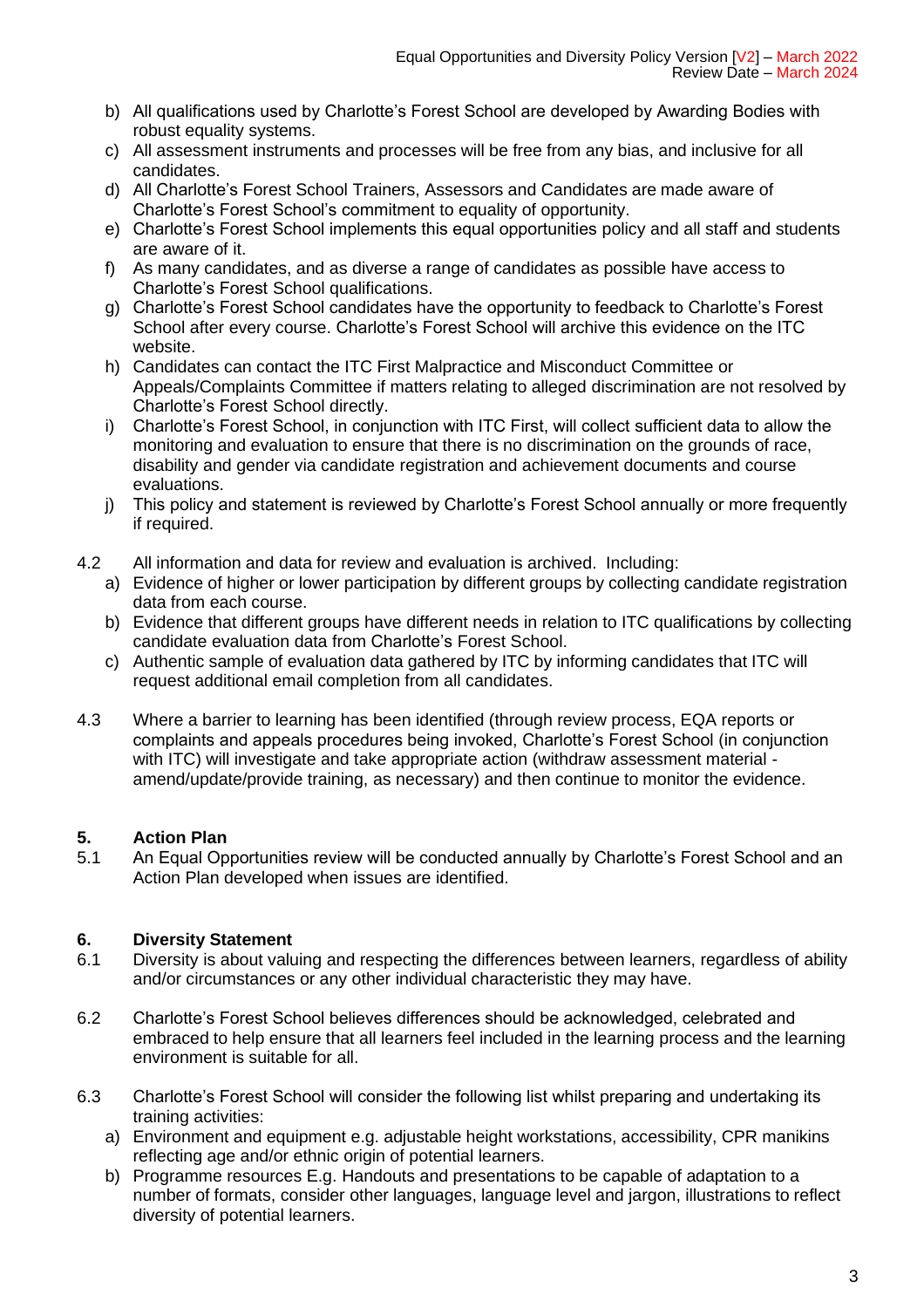- c) Staff development E.g. Ensuring all are well informed of current policies and procedures in good time for the knowledge to be meaningful.
- d) Information E.g. This should be accessible to all; email, notice-board or leaflet.
- e) Liaising with others E.g. Language interpreters may be required or staff who can use sign language.
- f) Information may need to be shared between businesses and learners have to agree to their disclosure to be shared with legitimate agencies since the DDA Act describes the duty to comply with learners requests for confidentiality.
- g) Feedback and evaluations should be obtained from all learners to ensure that current practices are responsive to their needs and any barriers to learning identified and mitigated.

### **7. Assessment Practice Statement**

7.1 Charlotte's Forest School will ensure that assessment practice will be based on award requirements only and will not discriminate against anyone.

#### 7.2 **Candidates with Individual Assessment Requirements**

- a) Charlotte's Forest School is committed to providing equal opportunity and freedom from discrimination. Requests for reasonable assessment adjustments, by individuals with special needs, can be applied for using ITC document C4. Charlotte's Forest School will determine if the request is acceptable or may refer a request to ITC who will assist in the decision making process.
- b) Charlotte's Forest School will ensure that the reasonable adjustments arrangements will be valid and reliable, designed to reflect the candidates' competence to meet the assessment outcomes of the qualification and for the employment for which the qualification is designed. Charlotte's Forest School ensures this by issuing this policy guidance, scrutinising all C4 [form] requests and working with ITC when necessary.
- c) Charlotte's Forest School will review all C4 [form] requests and forward them to ITC along with candidate registration and evaluation documents.
- d) There will be two timescales for adjustments requests. Where the candidate requests reasonable adjustment more than 5 working days before the training and assessment and where reasonable adjustment decisions have to be made shortly before (or even during) the initial stages of the training.

### 7.3 **Guidance**

- a) Charlotte's Forest School can request that ITC adjust the to allow the candidate an opportunity to reach the standard. However we will also ensure that the reasonable adjustment does not give the candidate an unfair advantage.
- b) Individual adjustments may be required for a number of reasons, including:
	- I. Temporary or permanent illness or injury
	- II. Sensory impairment
	- III. Reading &/or writing difficulties
	- IV. English as a second language
	- V. Recent bereavement
	- VI. Other extenuating circumstances
- c) Charlotte's Forest School will inform ITC First where reasonable adjustment requests are made. Form C4 will be downloaded from the ITC website and/or Charlotte's Forest School, completed and forwarded to ITC at least 5 working days prior to the assessment. Decisions will be made by ITC first and communicated to Charlotte's Forest School. Charlotte's Forest School may appeal against any decision made by ITC.
- d) If candidates are unable to attend scheduled assessments for justifiable extenuating circumstances, then an alternative date for assessment may be made for the candidate. The assessment process can thus be deferred to a time when the candidate has recovered from their indisposition, temporary illness or injury. All such events will be recorded on the C4 form and forwarded to ITC with all assessment evidence and copies of the event will be made available to the ITC External Quality Assurer.
- e) For some ITC First qualifications e.g. First aid, where the candidates are assessed in real time scenarios, as the course progresses this assessment opportunity normally requires candidates <sup>6</sup>

4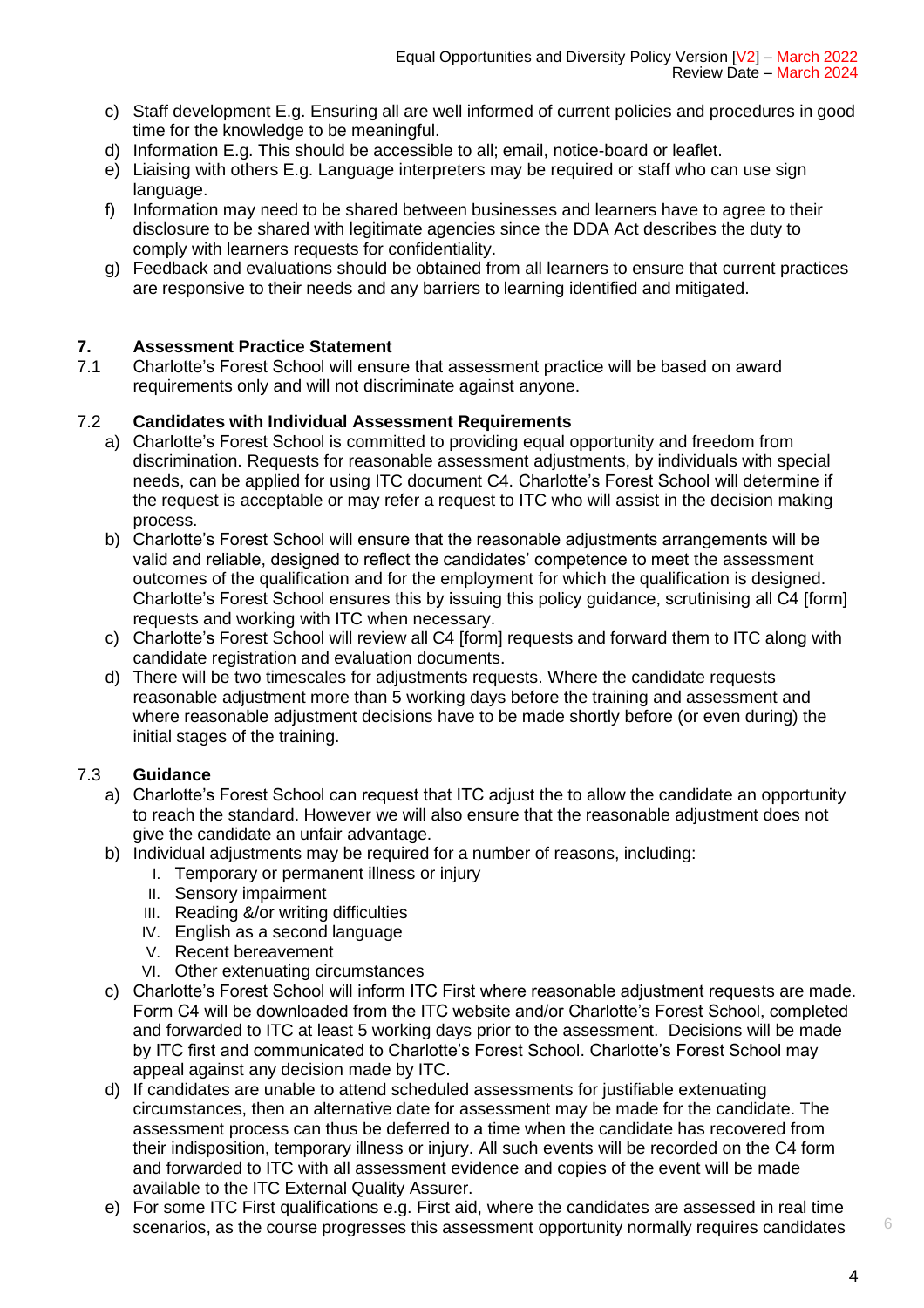to attend part of another training course for the qualification. Due to the 'real-life' practical nature of first aid qualifications, regardless of the extenuating circumstances, the candidate must demonstrate competency up to the minimum standard to be awarded the qualification.

f) Charlotte's Forest School will monitor equality of access to assessment by requesting that all candidates complete an assessment evaluation section on the end of course evaluation form (03). Charlotte's Forest School will archive this information on the ITC website. This gives the candidate direct feedback to the awarding body.

**Note:** Document Form C4 relates to adjustment requests known to Charlotte's Forest School **before** the training course commences.

## 7.4 **Minor and routine occurrences**

- a) Routine (listed in this guidance) reasonable adjustment to assessment decisions will be made by Charlotte's Forest School, and all such decisions will be recorded on document C4 and a copy (completed C4) forwarded to ITC with all assessment evidence.
- b) For routine minor illness, injury situations or similar close to the time of assessment Charlotte's Forest School can, at its discretion, choose to adjust the time of the assessment (for instance by asking the candidate to attend a session from another course delivered by Charlotte's Forest School and record such decisions in the 'Specific Reasonable Adjustment to be made' box on C4 document and sign it.
- c) This form (C4) will then be sent to ITC with all assessment evidence and a copy kept by Charlotte's Forest School and made available for the External Quality Assurance visit.

# **8. Temporary Indisposition**

- 8.1 Temporary indisposition presentation
	- a) Candidates regularly present themselves with a temporary problem that might impede their performance during a course e.g. recovering from surgery, lower back pain, damaged joint, muscle pain, digestive system upsets, migraine, occasional seizure, diabetic episode or faint.
	- b) Charlotte's Forest School will make a minor reasonable adjustment to normal activity in order to provide every opportunity for the candidate to demonstrate their capability. Some recent examples from ITC first aid qualifications are illustrated below:
		- I. A candidate presents with lower back pain, they are unable to bend down to a simulated casualty comfortably. The Trainer will negotiate with the candidate and arrange a solid table to be present so that the candidate can perform, and be assessed performing, a casualty assessment protocol with a simulated casualty lying a hip height. Similarly a CPR manikin can be placed upon the table. As the course develops and the candidate performs in a variety of situations appropriate terrain and simulated first aid scenarios can be arranged. E.g. the casualty could be placed upon a safe rocky ledge or the candidate could stand in a safe ditch.
		- II. A candidate presents with a recently broken arm still in a plaster cast. It may be inappropriate to perform simulated CPR upon a manikin, the candidate can be assessed by performing the appropriate actions in the air space close to the manikin without making potentially damaging contact with the manikin.
	- c) These minor reasonable adjustments to normal procedure are typically left to the judgement of the Trainer (Internal Assessor) at the time, as there are a large number of potential occurrences and guidance cannot be given for every potential occurrence. Form C4 must be used as described above.
	- d) If a copy of form C4 is **not** available, a record is made of the decision and a comment made on the reverse side of the Course Details Form (06). Charlotte's Forest School will keep a copy and forward a copy to ITC.
	- e) If the situation is beyond the experience of the Trainer or Charlotte's Forest School and the situation necessitates immediate advice then Charlotte's Forest School has the option of phoning the ITC First Office

# 8.2 **Evidence of indisposition**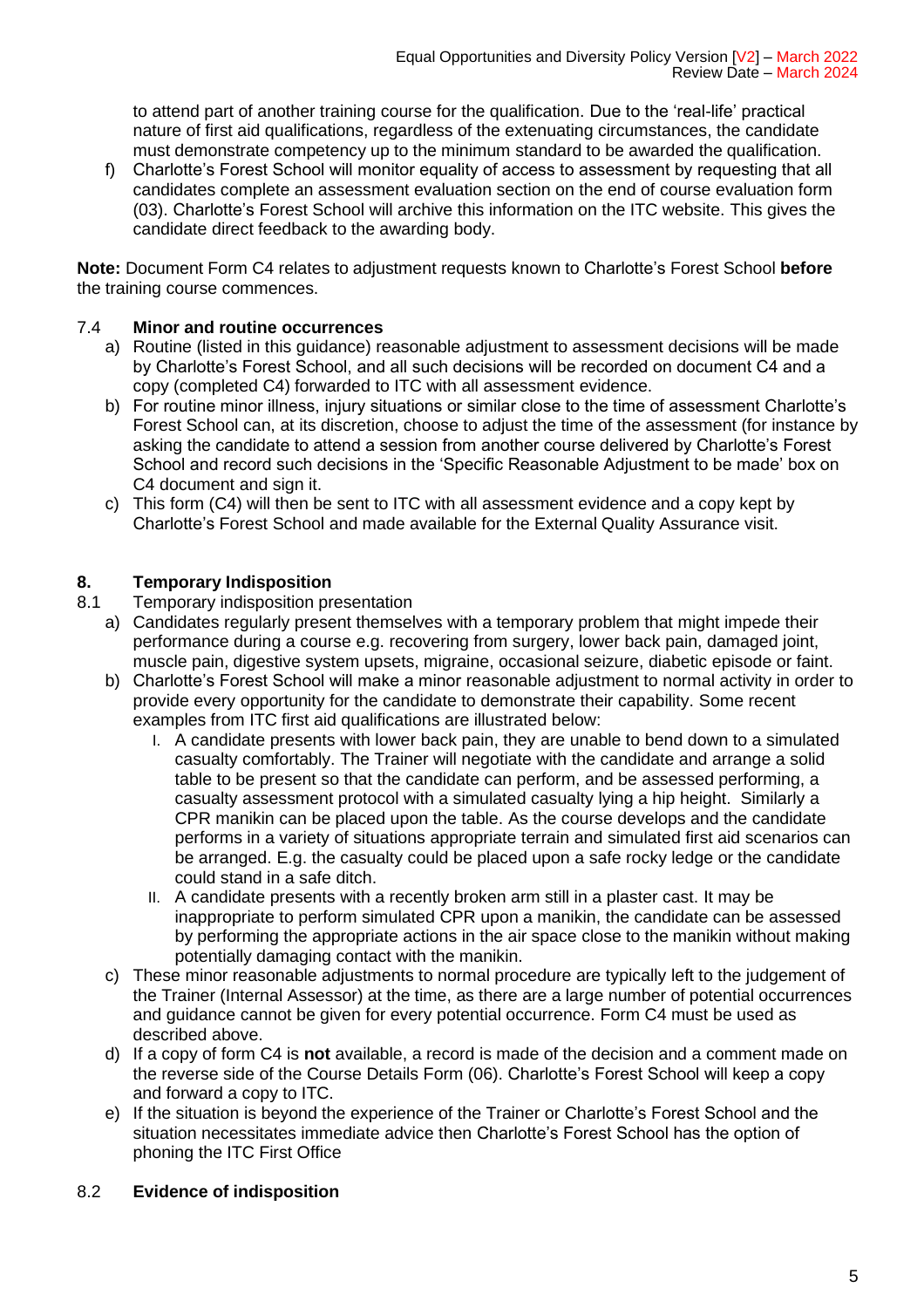All supporting evidence e.g. original Doctor note will be archived by Charlotte's Forest School unless specifically asked for by ITC.

## **9. Appeals against reasonable adjustments to be made**

- a) If there is disagreement with the ITC (Access to Training & Assessment request) decision then Charlotte's Forest School will contact the ITC Office for informal dialogue.
- b) For appeals against ITC reasonable adjustment decisions Charlotte's Forest School will refer to the ITC Appeals Policy (P5).

#### **10. Potential impact of an ITC qualification training & assessment upon disabled people**

- 10.1 Guidance documents investigated include those on the Equality & Human Rights Commission website:<http://www.equalityhumanrights.com/>
- 10.2 The scope of disability is examined and advice on how discrimination can be avoided taken from:
	- a) The Disability and Discrimination Act 1995.
	- b) Code of practice Post-16 and Code of Practice (revised) for Providers of Post-16 education and related services produced by the Disability Rights Commission, published 2007.

### 10.3 **Impact conclusions**

Key points:

- a) The onus is on Charlotte's Forest School tutors and ITC to demonstrate that the reason for not awarding a qualification was a non-discriminatory one.
- b) There is no duty to make any adjustment to a provision, criterion or practice of any kind that is a competence standard. However the duty does not apply to the process of demonstrating that a person meets the competence standard. The competence standard and method of assessment are separate and reasonable, fair adjustment has to be made.
- c) Charlotte's Forest School has a duty to make reasonable adjustments.
- d) The Disability Discrimination Act does not override Health & Safety legislation.

# **11. Special Considerations**

11.1 If the course or candidate assessment is disrupted for unforeseen reasons beyond Trainer or candidate control then special considerations can be considered, to ensure that candidates are treated fairly in accordance with current guidelines from ITC and the regulatory authorities. For candidates on Charlotte's Forest School courses and courses where additional special consideration is required then they will be subject to this guidance.

### 11.2 **Guidance**

- a) Special considerations are any short term unforeseen events that happen during the assessment of the course e.g. fire alarm, the key holder being late, unforeseen noisy intrusive building work close by, sudden sickness/illness and the like.
- b) Typically a one off short-term solution is found such as changing rooms or buildings, extending the working session by a short time or adding additional time to the training programme by negotiation.
- c) If candidates are unable to attend scheduled assessments for these or similar reasons, then an alternative date for assessment may be made for the candidates, normally within 6 weeks of the original date. The assessment process can thus be deferred to a time when the individual candidate has recovered from their indisposition, temporary illness or injury or the environment has again become conductive to training and assessment for the whole group.
- d) All such events need to be recorded (Form C7) and made available to the ITC External Verifier. This document is normally completed **during** or **immediately** as is practicable **after** a training & assessment course.
- e) With sudden unforeseen events away from the main Charlotte's Forest School Centre address the onus is on the individual Trainer to make a discretionary judgement decision that may have to be made quickly. A Trainer working for Charlotte's Forest School should contact Charlotte's Forest School Director immediately for advice and consultation. If not available for any reason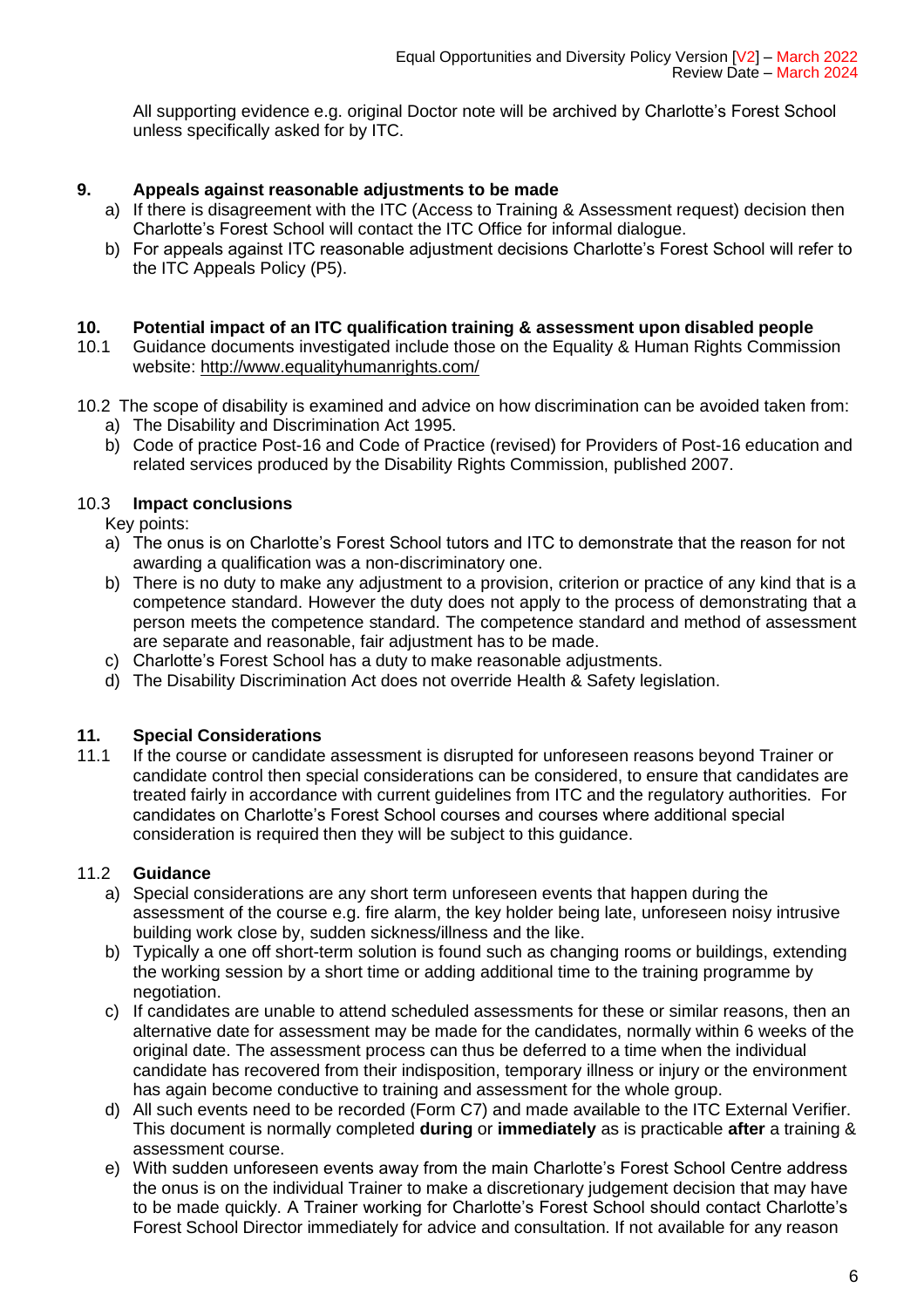then the ITC First office is in operation during normal office hours where ITC staff are available for advice and consultation by Charlotte's Forest School Trainers.

## 11.3 **Decision Parameters**

- a) The following guidelines outline the parameters within which to make various decisions. It is recognised that by the nature of events that Form C7 completion will in all probability be a retrospective occurrence.
	- I. Danger to the candidates

E.g. Fire alarm, noxious fumes then the trainer will immediately remove the group from danger and if the event is not temporary and easily dealt with by returning to the building upon the all clear, or changing rooms then the session may well be cancelled and the Charlotte's Forest School Director informed immediately by telephone. All course candidates will be given opportunity for training and assessment as soon as reasonably practicable afterwards.

II. Intrusive events or noise

The course venue may be moved. Additional time may be allocated. Training and assessment opportunities may be presented to the group on alternative dates.

III. Temporary indisposition of individuals Guidance is produced for access to training and assessment earlier in this policy. Form C4 is required. Minor adjustment to normal procedure is decided upon and recorded on the reverse side of the Course Details Form 06. If there is a need for additional time resources for that individual e.g. the opportunity for assessment at a later time or place then Form C7 needs to be completed.

- b) These special considerations treat candidates fairly and give them every reasonable opportunity to fulfil the training and assessment requirements of the qualification.
- c) Whatever decision is made regarding moving or deferring training and assessment, the minimum training and assessment requirements must be met.
- d) If in doubt as to any decision Charlotte's Forest School will contact the ITC First Office immediately.

# **12. Summary of Procedures**

- 12.1 Candidate Procedures
	- a) For any matter arising from or relating to this policy, candidates should:
		- I. Inform the Trainer delivering the course. Most matters can be resolved at this level. Minor concerns can be addressed by making a comment upon the course evaluation form (03).
		- II. Inform Charlotte's Forest School in writing at their earliest opportunity if the candidate cannot easily resolve the situation.
		- III. Inform ITC directly if Charlotte's Forest School cannot resolve the matter to the candidate's satisfactory.

# **13. Data collection**

### 13.1 Data

- a) As a provider of recognised and approved regulatory training activities Charlotte's Forest School has to have procedures in place to collect sufficient data to allow the monitoring and evaluation of compliance with the requirements of equalities legislation and to ensure that there is no discrimination on the grounds of race, disability and gender.
- b) Candidate Registration (02) and Evaluation (03) documents are continually developed to enhance both learner consultation and data collection.
- c) It is Charlotte's Forest School and ITC First policy that all information and data be shared with  $11$ the regulatory authorities upon request.

# 13.2 **Candidate Registration Form (02)**

- a) Each candidate is asked to complete a Registration Form giving details of:
	- I. Gender male or female (tick box)
	- II. Special needs or reasonable adjustments requested (text box)